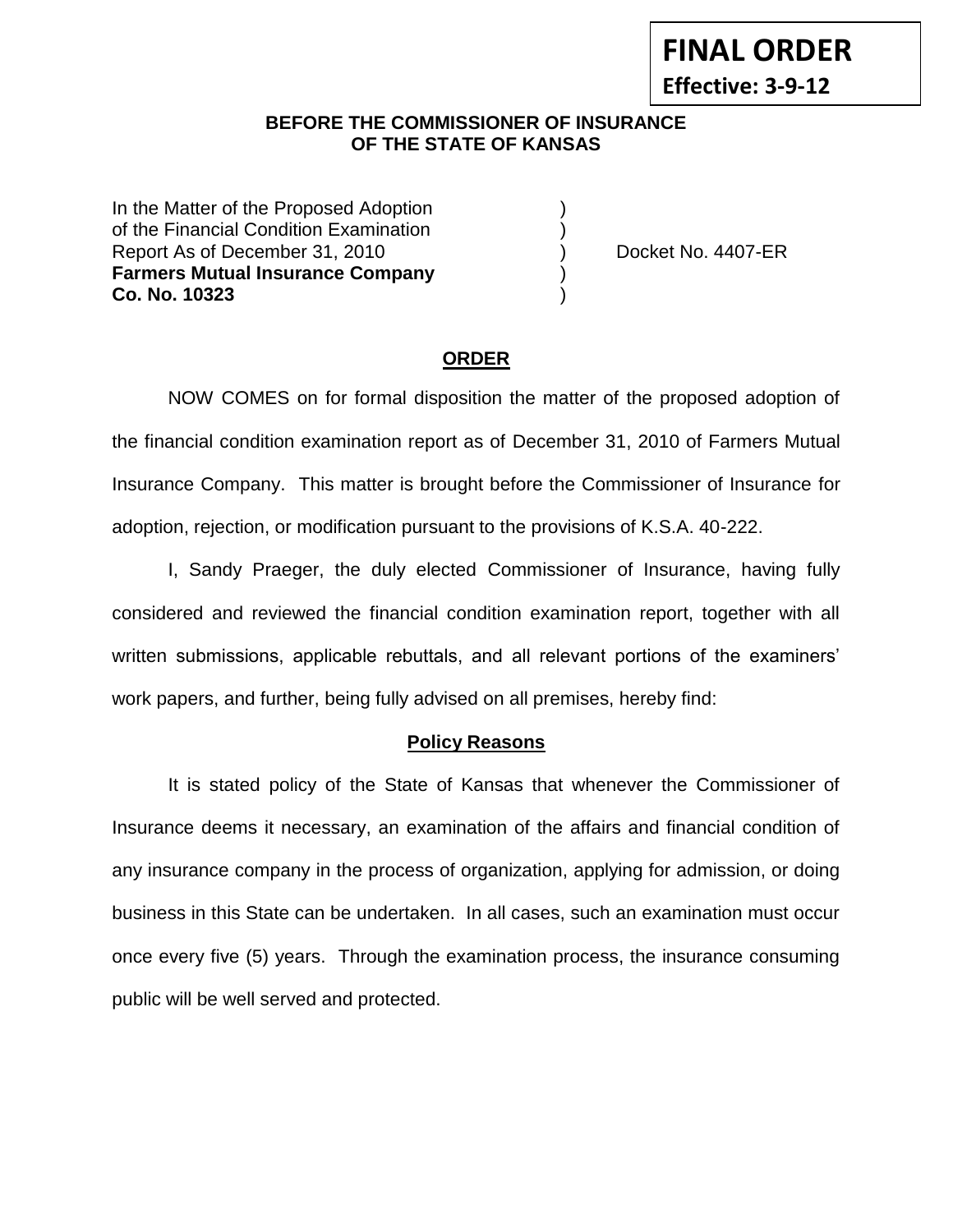#### **Findings of Fact**

1. The Commissioner of Insurance has jurisdiction over this matter pursuant to K.S.A. 40-222.

2. An examination of Farmers Mutual Insurance Company was undertaken by the Kansas Insurance Department and was completed on January 12, 2012.

3. The examiner-in-charge tendered and filed with the Kansas Insurance Department a verified written report of the examination within thirty (30) days following completion of the examination, to wit, on January 12, 2012.

4. Following receipt of the verified report, the Kansas Insurance Department transmitted the report to Farmers Mutual Insurance Company on January 24, 2012, with a duly executed notice advising the company of its opportunity to prepare and submit to the Kansas Insurance Department a written submission or rebuttal with respect to any and all matters contained in the report. Farmers Mutual Insurance Company was further advised that any written submission or rebuttal needed to be filed with the Kansas Insurance Department no later than thirty (30) days after receipt of the verified report.

5. Farmers Mutual Insurance Company filed a written acceptance of the verified report on February 13, 2012.

6. Based upon the written submission tendered, Farmers Mutual Insurance Company took no exceptions to matters contained in the verified report.

7. Within thirty (30) days of the end of the time period allowed for written submission or rebuttal, the Commissioner of Insurance fully reviewed the report, together with all written submissions and rebuttals provided by Farmers Mutual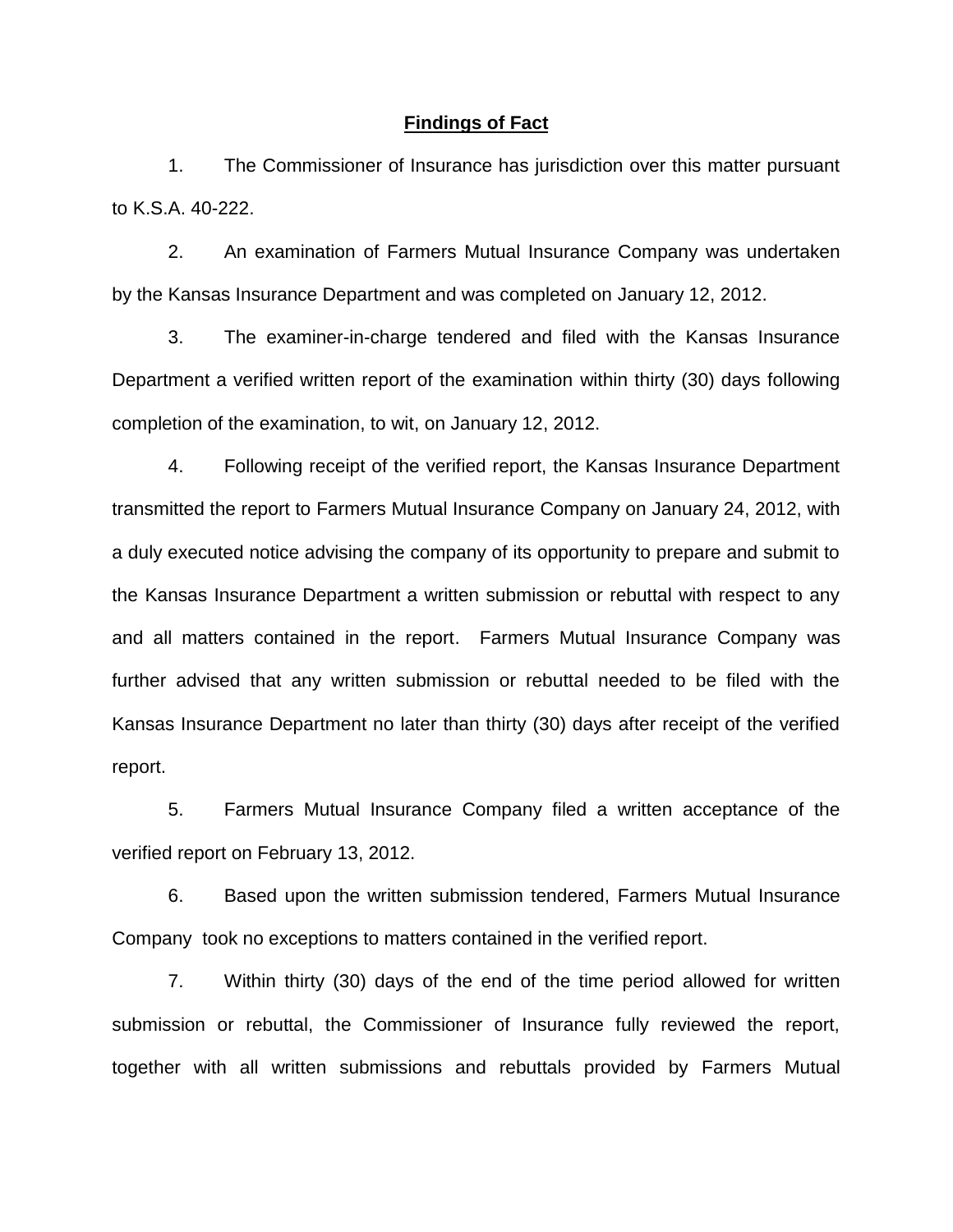Insurance Company. The Commissioner of Insurance further reviewed all relevant workpapers.

8. No other written submissions or rebuttals were submitted by Farmers Mutual Insurance Company.

# **Conclusion of Law**

9. K.S.A. 40-222(k)(2) provides:

"Within 30 days of the end of the period allowed for the receipt of written submissions or rebuttals, the commissioner shall fully consider and review the report, together with any written submissions or rebuttals and any relevant portions of the examiners workpapers and enter an order:

- (A) Adopting the examination report as filed or with modification or corrections. If the examination report reveals that the company is operating in violation of any law, regulation or prior order of the commissioner, the commissioner may order the company to take any action the commissioner considers necessary and appropriate to cure such violations; or
- (B) rejecting the examination report with directions to the examiners to reopen the examination for purposes of obtaining additional data, documentation or information, and refiling pursuant to subsection (k); or
- (C)call and conduct a fact-finding hearing in accordance with K.S.A. 40- 281 and amendments thereto for purposes of obtaining additional documentation, data, information and testimony."
- 10. Based upon the Findings of Fact enumerated in paragraphs #1 through #8

above, the financial condition examination report as of December 31, 2010 of Farmers

Mutual Insurance Company should be adopted.

# **IT IS THEREFORE, BY THE COMMISSIONER OF INSURANCE, ORDERED THAT:**

1. The financial condition examination report as of December 31, 2010 of

Farmers Mutual Insurance Company, hereby is adopted.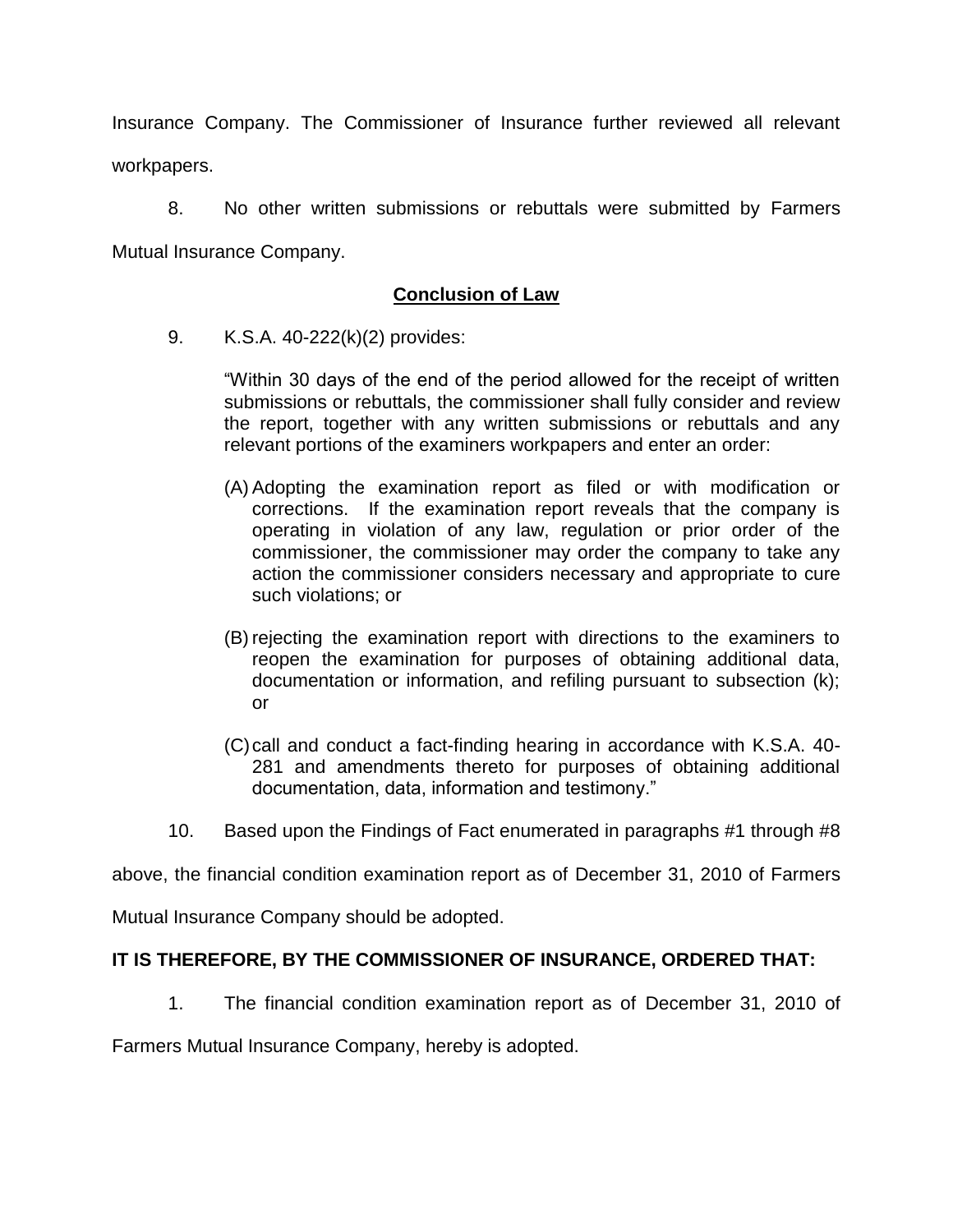2. The Commissioner of Insurance retains jurisdiction over this matter to issue any and all further Orders deemed appropriate or to take such further action necessary to dispose of this matter.

**IT IS SO ORDERED THIS \_20th\_ DAY OF FEBRUARY, 2012 IN THE CITY OF TOPEKA, COUNTY OF SHAWNEE, STATE OF KANSAS.**



\_/s/ Sandy Praeger\_\_\_\_\_\_\_\_\_\_\_\_\_\_\_\_ Sandy Praeger Commissioner of Insurance By: \_/s/ Zachary J.C. Anshutz\_\_\_\_\_\_\_\_\_\_\_ Zachary J. C. Anshutz General Counsel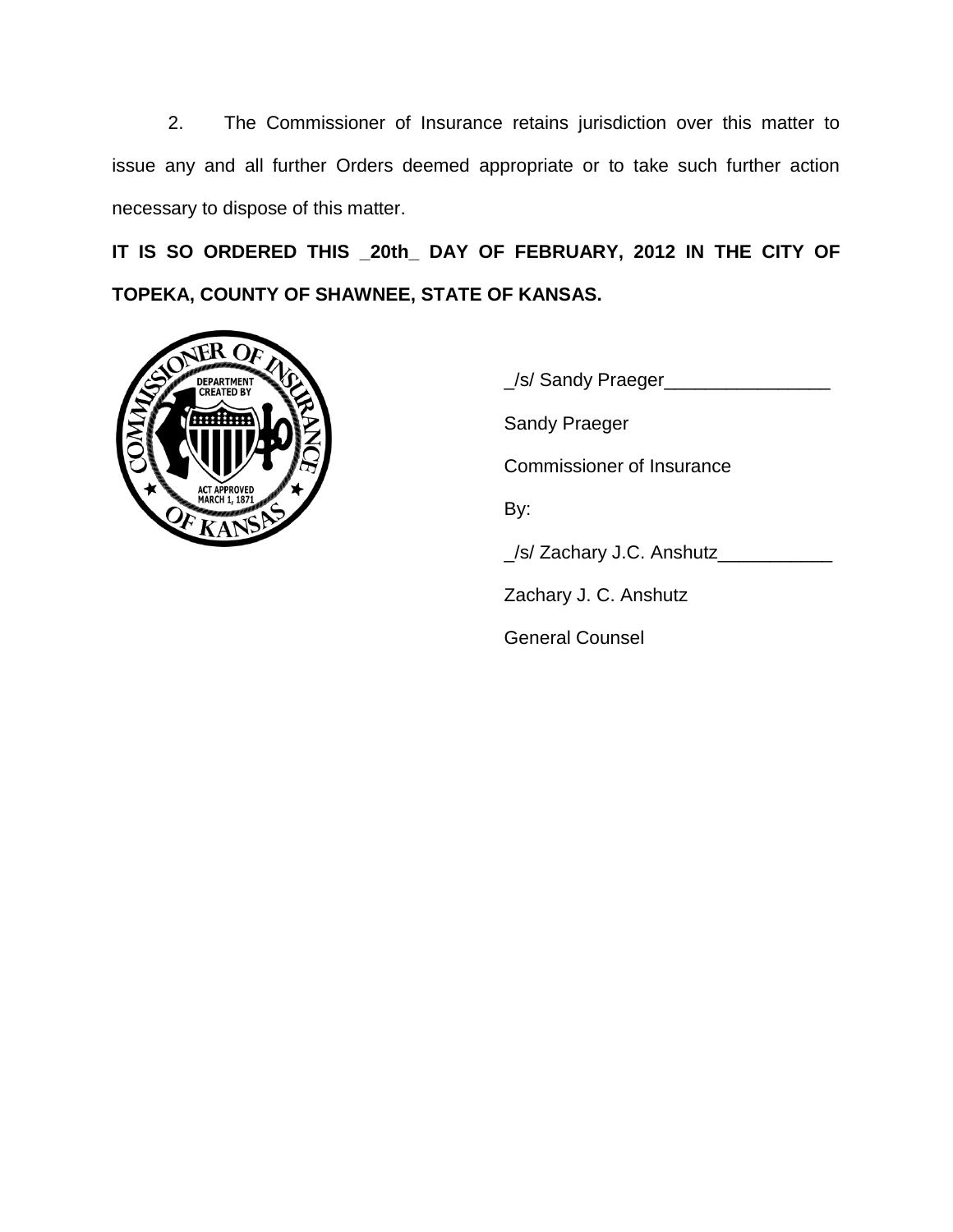# **NOTICE OF RIGHTS TO HEARING AND REVIEW**

# **Within fifteen (15) days of the date of service of this Order,** Farmers Mutual

Insurance Company may submit a written request for a hearing pursuant to K.S.A. 77-

537 and K.S.A. 77-542. Any request for a hearing should be addressed to the following:

Zachary J.C. Anshutz, General Counsel Kansas Insurance Department 420 S.W. 9<sup>th</sup> Street Topeka, Kansas 66612

If a hearing is requested, the Kansas Insurance Department will serve notice of

the time and place of the hearing and information on procedures, right of representation,

and other rights of parties relating to the conduct of the hearing.

# **If a hearing is not requested in the time and manner stated above, this**

# **Order shall become effective as a Final Order, without further notice, upon the**

**expiration of time for requesting a hearing.** In the event Farmers Mutual Insurance

Company files a Petition for Judicial Review, pursuant to K.S.A. 77-613(e), the agency

officer to be served on behalf of the Kansas Insurance Department is

Zachary J.C. Anshutz, General Counsel Kansas Insurance Department 420 S.W.  $9<sup>th</sup>$  Street Topeka, Kansas 66612